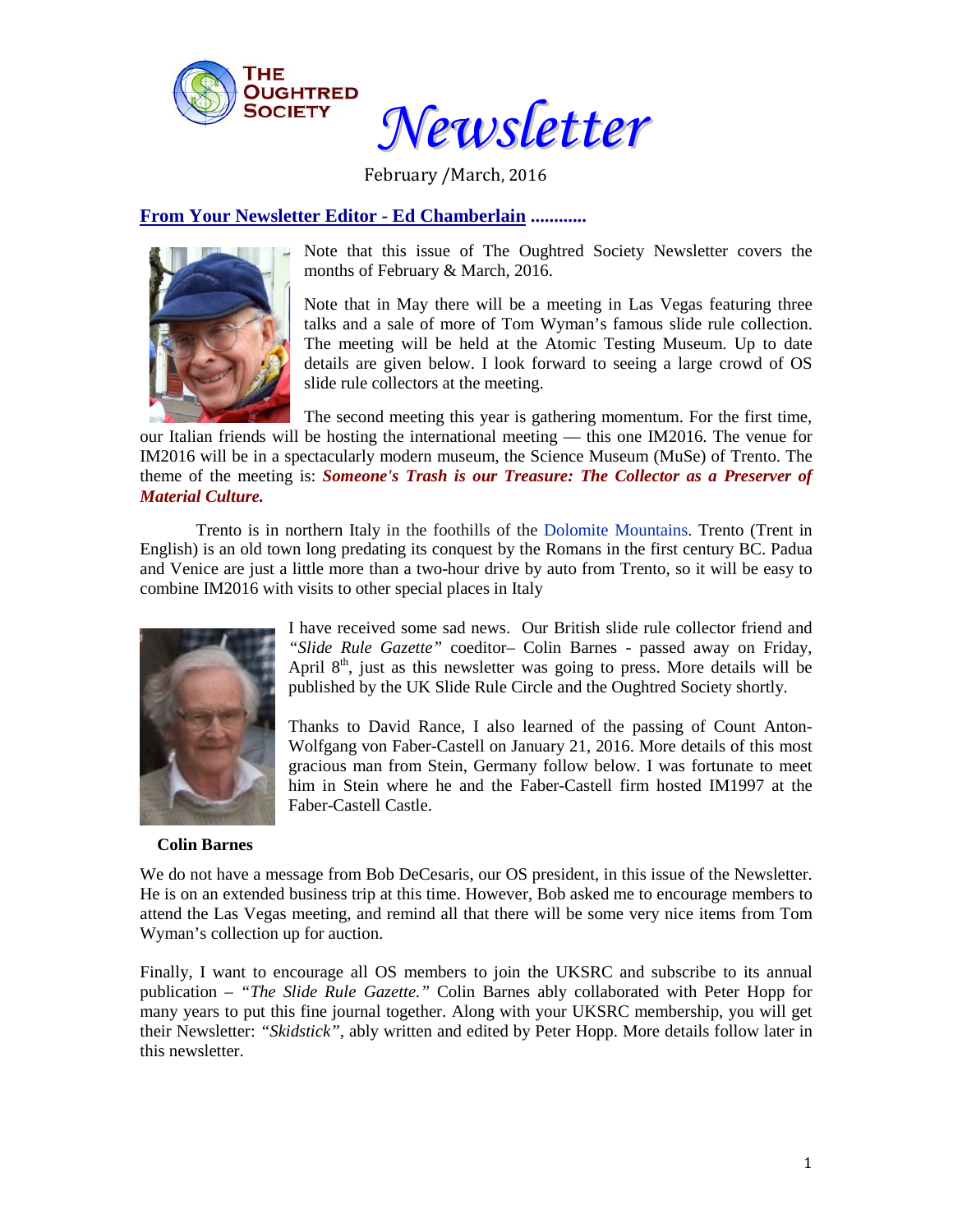# **ANNOUNCEMENT: [Oughtred Society Spring Meeting—May 7, 2016](http://www.oughtred.org/SpringMeeting_2016.shtml#register) ............**

The Oughtred Society's Annual Meeting for 2016 will be held in Las Vegas, NV, on May 7, 2016. This Spring Meeting will combine the Winter Meeting and the June Annual Meeting traditionally held in the Bay Area. We will not be holding a meeting in the Bay Area in June, so mark your calendars and make plans to attend our Annual Meeting on Saturday, May 07, 2016 in Las Vegas, Nevada, at the Atomic Testing Museum. The Museum is located just 1.3 miles east of the Las Vegas "Strip" on the campus of the University of Nevada, Las Vegas.

A block of rooms has been reserved at the Four Points by Sheraton Las Vegas East Flamingo at a special OS rate of \$89/night for the nights of May 6 and May 7. **A limited number of rooms**  were set aside. Check with the hotel at  $(702)$  473-6400 to find out if there are still rooms available at our special rate.

An optional dinner will be held on both Friday and Saturday evenings at the hotel in a private room with a fine selection of food supplied by Buca di Beppo Italian Restaurant. Cost will be \$30/person for each dinner. These dinners have been popular at past meetings with lots of interaction and discussions! **Please make your reservation for each dinner as soon as possible.** 

*This meeting is open to Oughtred Society members and non-members. You do not need to be a member of The Oughtred Society to attend, but participation in the auction does require membership. Registration for the meeting is only \$45 and an Oughtred Society membership is only \$35. Details follow below.*



All attendees are encouraged, but not required, to bring slide rules and/or calculators to display and to sell or trade.The meeting will feature displays of slide rule collections, an auction, buying, selling and swapping, three live presentations and the opportunity to meet and talk with fellow slide rule enthusiasts, many of whom are experts in their areas of interest. *Items from the Thomas Wyman collection* 

*will also be offered at the auction. A list of items was sent to OS members on April 14th.*

### **Registration for Spring Meeting in Las Vegas**

**The meeting registration fee is \$45.** The registration fee is used to pay meeting expenses ... meeting room rent, refreshments, tables, etc. **The optional dinners (at \$30 per person per evening) may also be paid for along with the registration fee. Please try to register and pay for your dinners before the meeting so we can plan and order food and spaces.**

**You may register for the meeting by clicking on :**

**< http://www.oughtred.org/SpringMeeting\_2016.shtml#register>**

**Or you also may register by postal mail and send your fee(s) by check or money order to:**

**The Oughtred Society 9 Stephens Court Roseville, CA 95678**

*Please indicate that you are registering for the Spring Meeting, Las Vegas, May 07, 2016.*  Upon receipt of your registration, we will send you an Email of acknowledgement. After you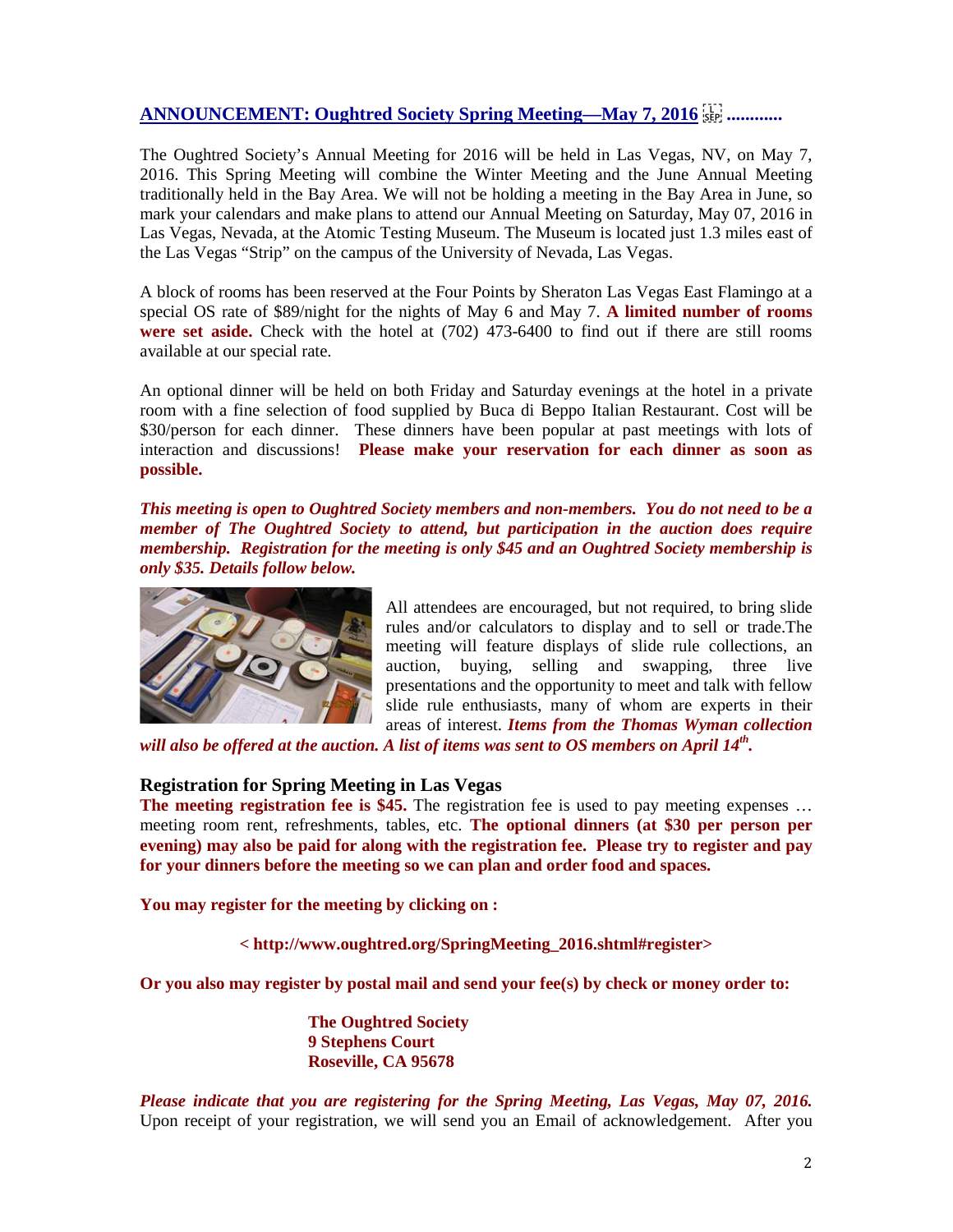register, we will send you a meeting packet containing complete detailed information and a list of attendees. Additional details of the Las Vegas meeting will be sent via email to Oughtred Society members. If you have any questions or suggestions please Email us at:

#### **<secretary@oughtred.org>**

### *Reported by Richard Davis and Bob DeCesaris*

## **ANNOUNCEMENT: International Meeting of Historical Calculating Instruments – IM 2016 will be held in northern Italy, 16-18 September 2016 .............**



IM2016 will be hosted at the Science Museum (MuSe) of Trento (www.muse.it). The Italian office machines collectors group (www.ufficiodepoca.it) are co-sponsoring the meeting, together with Italian members of The Oughtred Society. Nicola Marras has taken the lead in organizing this meeting.

The theme of IM2016 is: *Someone's Trash is our Treasure: The Collector as a Preserver of Material Culture.* Contributions to this year's meeting should give **reference to the provenance of the described objects**. Analyses should also include **some consideration of the relationship of early calculation techniques to current procedures,** i.e., *in times past, user manuals were the "programs" to be learned ("compiled") by man, and "executed" by hand (operating a crank or handle or sliding a wooden rule), and then noting the result.* In the depths of today's computers, tablets, and smart phones, the underlying algorithms are invisible to the normal user. A mere button press delivers an immediate result. Antique procedures may therefore serve as a didactic methodology for explaining the internal functioning of modern devices. In addition to these recommendations, all kinds of contributions concerning traditional (non-electronic) calculation devices are welcome. As in previous meetings, short articles (for example, "one-offs" or "posters"), are invited. These could present an opportunity for newcomers to join the established historic calculating instruments collector's community.

The comparison of extinct species to the extinct technology of mechanical calculating devices led to the idea of reconsidering these historical calculation-related artifacts, putting the main emphasis, not on the achievements of past technology, but on the **material culture, taking into account the historical context** that makes these artifacts worthy to be collected, analyzed, and used to explain the evolution of material culture. Consequently, the actual collector, who often lived and worked with these instruments, may be considered as having the same perspective as a paleontologist who digs for fossil remains or an archaeologist who searches for human artifacts. Some collectors already have their collectibles at home; others have had to rummage in forgotten cellars and flea markets. What someone has discarded becomes the collector's treasure.

For our European friends, support for correct the English style will be provided by volunteer native English speakers. **The deadline for submission of papers is 30 June 2016.** All contributions will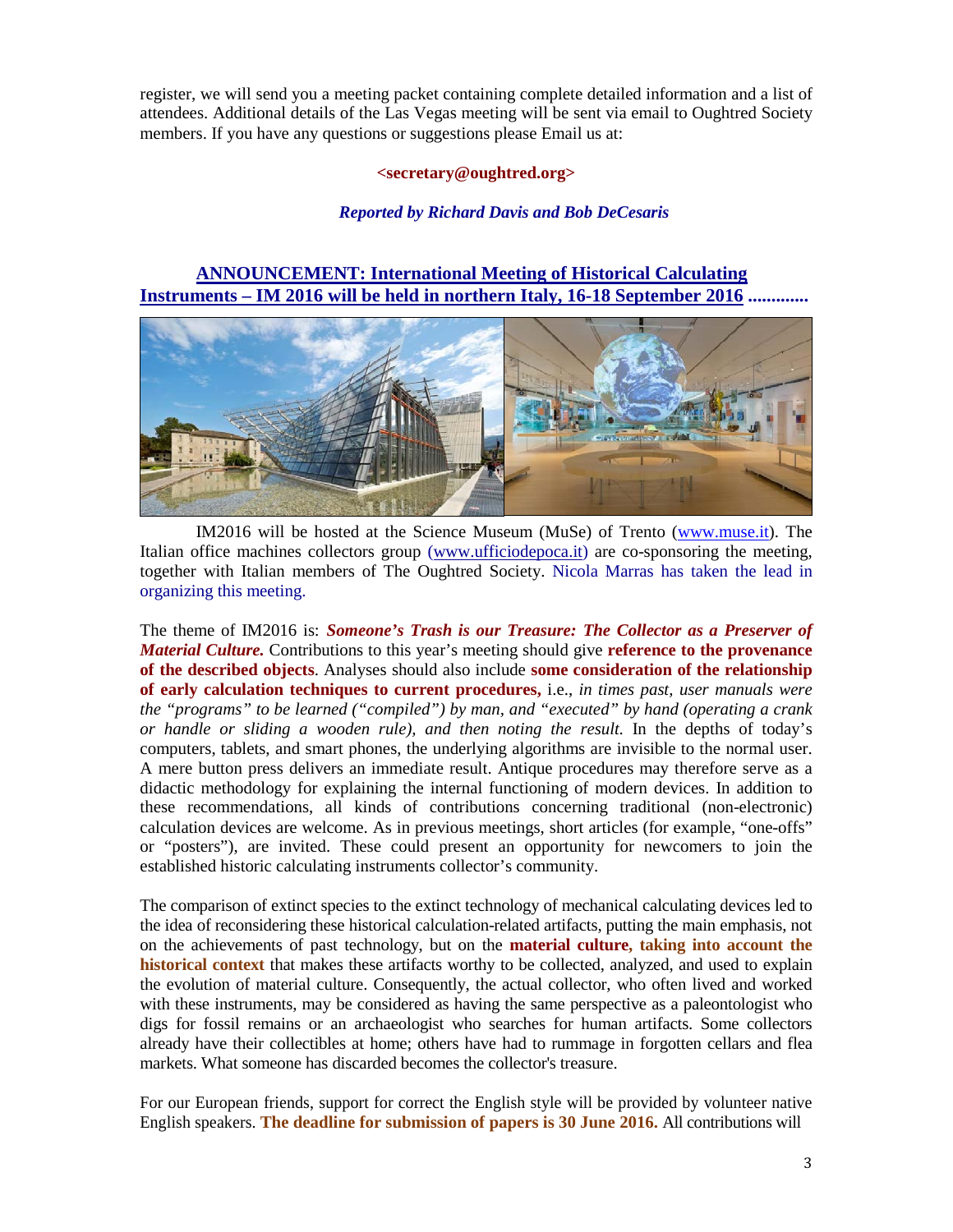be printed in a Proceedings and recorded on a CD**. Please send contributions to:**

#### **[<mailto:oughtredsociety.italy@gmail.com>](mailto:oughtredsociety.italy@gmail.com)**

**in \*.doc format and A4 page size with high-resolution (≥ 300 dpi) photos. For additional information, the official meeting website will be:**

**[<http://im2016.eu>](http://im2016.eu/) or on Facebook at [www.facebook.com/oughtreditaly.](http://www.facebook.com/oughtreditaly)**

**REGISTRATION DETAILS: The registration fee is 175 Euro if paid by May 31st.** A gala dinner will also be held for an additional 50 Euro. An additional **50 Euro** will get you a TrentoRovereto Card that allows free entry to all museums and unlimited use of buses and trains in the city. **NOTE THE MAY 31ST DEADLINE FOR THE REGULAR REGISTRATION PAYMENTS. USE ONE OF THE ABOVE LINKS TO MAKE YOUR REGISTRATION AND HOTEL PAYMENTS.**

**HOTEL DETAILS: The conference hotel NH Trento [\(www.nh-hotels.it/hotel/nh-trento\)](http://www.nh-hotels.it/hotel/nh-trento) is nearby the MuSe in a new district, featuring the architecture of Renzo Piano [\(http://lealbere.it/ilquartiere\)](http://lealbere.it/ilquartiere). This is a 4-star Hotel with rooms at preferential prices.** The hotel may host parts of the meeting; however, the main meetings will be at the MuSe. Trento's historic city center is within a 15-minute walk of the MuSe, where other accommodations can be found, such as the Aquila d'Oro (www.aquiladoro.it) and the Grand Hotel Trento [\(www.grandhoteltrento.com\)](http://www.grandhoteltrento.com/). **RESERVATIONS AT THE HOTEL TRENTO, AT THE CONFERENCE RATE OF 90 EURO/DAY, SHOULD BE MADE THROUGH THE LINKS:**

**[<http://im2016.eu>](http://im2016.eu/) or on Facebook a[t www.facebook.com/oughtreditaly](http://www.facebook.com/oughtreditaly)**



The city of Trento [\(https://en.wikipedia.org/wiki/Trento\)](https://en.wikipedia.org/wiki/Trento) is located 90 km from the Verona airport, 150 km from Venice, and 35 km from Lake Garda. The main highway - Autostrada del Brennero (Brenner Highway, A22 north, or E45 south), and fast trains facilitate access from north and south. A number of Alpine tourist and historical attractions in the surrounding areas suggest that a longer stay will be entertaining and educational.

## *Reported by Nicola Marras with help from David Sweetman & Ed Chamberlain*

## **The Spring and Fall 2016 OS Journals ............**



David Sweetman reported that the *Spring, 2016 issue of the OS Journal* has been sent to OS members that have paid their membership fee. Below is a list of the articles and their authors. Note that there are six papers about Louis Ross and his slide rules. The paper by David Lee Ingram includes a discussion of the Ross Meridiograph circular slide rule. The other five papers are about Ross and his Precision and Rapid slide rules, and are authored or co-authored by Ed Chamberlain and Richard Davis. Note that Ed and Richard try to solve the mystery of look-a-like circular slide rules: the Louis Ross Rapid Computer

and the John Ross Dempster RotaRule.

### **Technical Papers in the Spring 2016 Issue of the Journal of the Oughtred Society**

Slide Rule Problems Gary Flom The Ross MERIDI-O-GRAPH for Surveying David Lee Ingram The Ross Precision Computer Edwin J. Chamberlain The Ross Rapid Computer W. Richard Davis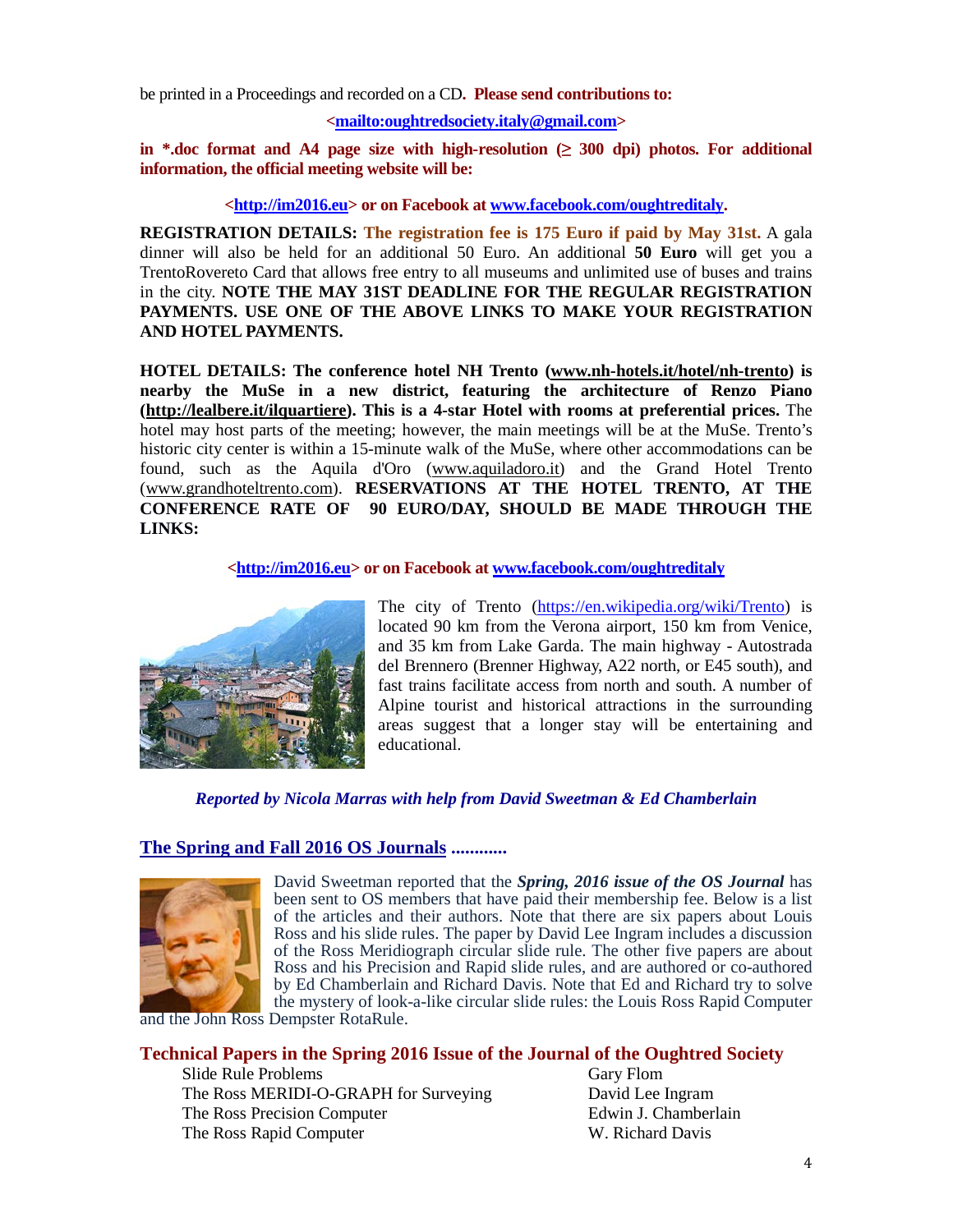| The Ross Student Rapid Computer                                   | W. Richard Davis         |
|-------------------------------------------------------------------|--------------------------|
| A Biography of Louis Ross                                         | Edwin J. Chamberlain     |
| The Ross Rapid Computer/Dempster RotaRule Mystery!                | Edwin J. Chamberlain and |
|                                                                   | W. Richard Davis         |
| Pencil Slide Rules—Part 5: The Digital Transition                 | Rodger Shepherd          |
| The Gerber Derivimeter                                            | Paul McConnell           |
| New to Slide Rules in the 21st Century                            | Phil Rodley              |
| Recommended Reading: Napier Tercentenary Mem. Vol. David Sweetman |                          |

David reports that the *Fall, 2016 issue of the OS Journal* is also in good shape with a full compliment of papers committed. The titles and authors are below:

| World's Largest Bibliography                     | Detlef Zerfowski      |
|--------------------------------------------------|-----------------------|
| Damien Slide Rules                               | Ian Lodge             |
| Crompton-Gallagher: Boiler Efficiency Calculator | Stephan Weiss         |
| Tavernier-Gravet Slide Rules                     | Marc Thomas           |
| A Poor Man's Collection                          | Roger Dollarhide      |
| The Hemmi 154                                    | <b>Richard Hughes</b> |
| More on Sterling Adders                          | David Riches          |
| The Kally Slide Rule                             | Nathan Zeldes         |
| Slide Rules Made in Spain                        | Jose G. Fernández     |

David reports that he also has a good start for the **Spring, 2017 issue**. Authors are encouraged to contact David Sweetman at: [d-dsweetman@att.net](mailto:d-dsweetman@att.net) with proposals for additional papers. *Reported by David Sweetman*

## **Report from Membership Secretary: Clark McCoy ............**



The OS membership renewal has gone very well this year. As of the end of March, we are at 350 members for the year. This is an all time high in my memory for this time of year. The Spring issue of the Journal usually only goes out to the approximately 250 members that have normally renewed by this time.

The following are the new members for Feb and March:

| $8$ -Feb-16  | John Aurand, Edgewood, NM          |
|--------------|------------------------------------|
| 10-Feb-16    | Mindy Hansen, Las Vegas, NV        |
| 10-Feb-16    | Robert Schlotte, Normon, OK        |
| $12$ -Feb-16 | Giuseppe Bianchi, Capannori, Italy |
| $23$ -Feb-16 | Ace Hoffman, Carlsbad, CA          |
| $1-Mar-16$   | Ted Llewellyn, Rochester, NY       |
| $3-Mar-16$   | Cesare Baj Cernobbio, Italy        |
| $7-Mar-16$   | Octver Caswell, Detroit, MI        |

Welcome to The Oughtred Society. Congratulations to our new members. We hope that you enjoy the rewards of your OS membership, and encourage you join in The Oughtred Society activities.

**REMINDER:** To old members, if you have not renewed your membership yet, it is easy to do. Make sure that you get the Spring issue of the Journal of the Oughtred Society at the time it is first issued, which is very soon. The type has been set and sent to the printer. To renew your membership, just go to the Oughtred Society homepage at:

<**http://www.oughtred.org/>**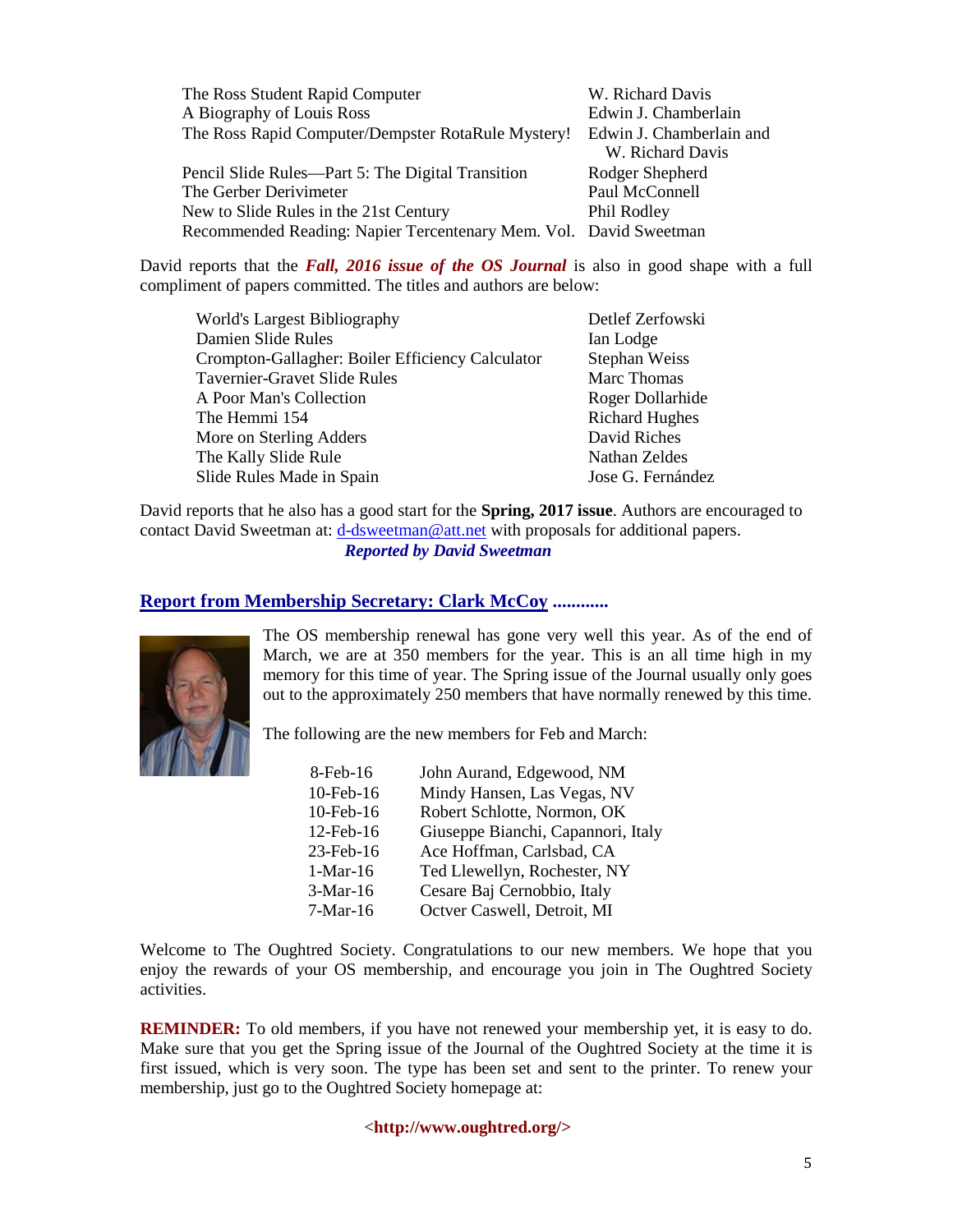and click on **"Membership"** and follow instructions. You can pay online by Credit card or PayPal, or you can pay by check the old fashioned way.

*Reported by Clark McCoy*

## **Membership in the UK Slide Rule Circle .............**



All collectors of slide rules and other old calculating devices are invited to join the UKSRC. Just go to the web site at <http://uksrc.org.uk/>and navigate to the Skidstick and Slide Rule Gazette tabs for additional information. Membership includes the Skidstick which is issued several times per year. Membership costs 18 BP per year, and the annual Gazette costs an additional 22 BP a year for International subscribers. The Brits and Europeans pay a bit less. Payments can be made via PayPal.

## *Reported by Peter Hopp & Ed Chamberlain*

## **News from The German Deutschsprachigen Rechenschieber-Sammler .............**



Peter Holland reported that the German speaking slide rule collectors will meet at the university in Jena, Germany on April  $23^{\text{rd}}$ . The *Universität Jena* is one of the oldest universities in Germany. It was founded in 1558, well before the slide rule was invented. Jena is also home of the world famous Zeiss Optical Company, and is located in eastcentral Germany near Leipzig. Peter reported

that 24 collectors from The Netherlands, Luxembourg, Switzerland, and Germany have registered for the meeting. The program includes some lectures and a swap meet. They will also discuss the place and date for the International Meeting in 2017. More details will be reported in the next issue of the OS Newsletter.

## *Reported by Peter Holland*

### **News of the Passing of Count Anton-Wolfgang von Faber-Castell.............**



From the Faber-Castel internet site, there was this announcement*: "Stein, 22.01.2016. The eighth-generation family entrepreneur died after a severe illness on Thursday, 21st of January, surrounded by his family in Houston, USA. He lived to the age of 74.* 

*Count Anton-Wolfgang von Faber-Castell leaves his wife Mary and four grown up children. Under his leadership that lasted almost 40 years the global company Faber-Castell has advanced to an international premium brand as well as one of the leading producers of cosmetic pencils.*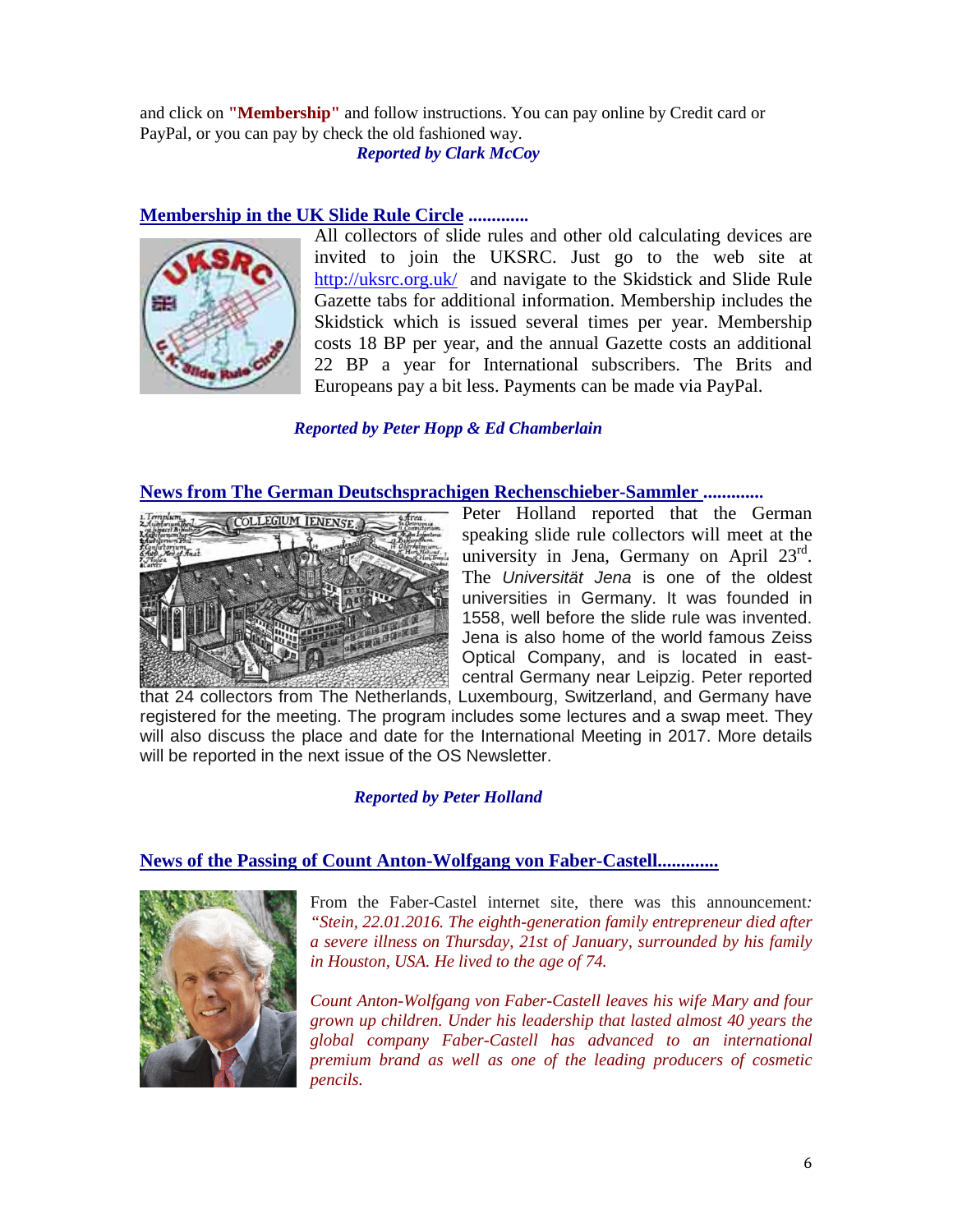*Until the very end his work and his passion was directed towards his family, the company and his employees. The management and staff mourn a model businessman, whom we all admired as an extraordinary entrepreneur and a farsighted personality, and who above all was a role model as a fellow human being to us."*

To slide rule collectors, Faber and later Faber-Castell was the premium brand of slide rules in Germany. The firm Faber was a pioneer in slide rule development and production.

*Reported by David Rance & Ed Chamberlain*

## **Some eBay Slide Rule Sales in December and January .............**

### **EBay Sales For February and March**

Below is a listing of eBay slide rule sales for items sold for \$100 and above. It was an especially good period for slide rule sales. Prices seem to be up for scarcer items. I have limited the listing to sales of \$100 and above because there were so many sold for \$100 and below that they would have added several pages to these listings. Note that some of the scarcer or unique slide rules are featured with greater detail and photos. The reader can search eBay for slide rules sold by using its *'Advanced Search'* mode. Limit the search to items sold, and set the price range.

## **US Slide Rules (38 sold for a total of about \$11,188)**

K&E 4013 Thacher Cylindrical Calculator, s/n2661, w/ box, magnifier & instructions. \$1,650 K&E 4012 Thacher Cylindrical Calculator, model 1740, s/n 744, late 1800's. \$1,400



**K & E Cox Duplex Slide Rule, German Silver?,** 1891 patent, scales: A [B C] D / A [BI CI] D, rare metal version (seller in Australia; Buy-It-Now sale). **\$676**

| K&E 4012 Thacher Cylindrical Calculator, model 1740, s/n 4133.         | \$676 |
|------------------------------------------------------------------------|-------|
| Dempster RotaRule Slide Rule, case but no magnifier.                   | \$530 |
| K&E Thachers Calculating Instrument, model 4012, s/n 5781 (well used). | \$450 |
| K&E Analon Slide Rule, model. 68 1400, near mint.                      | \$380 |
| Pickett Slide Rule Model N18ES, w/ box and instructions.               | \$361 |
| Pickett N4-ES Vector Log Log Dual Base slide rule, MIB.                | \$340 |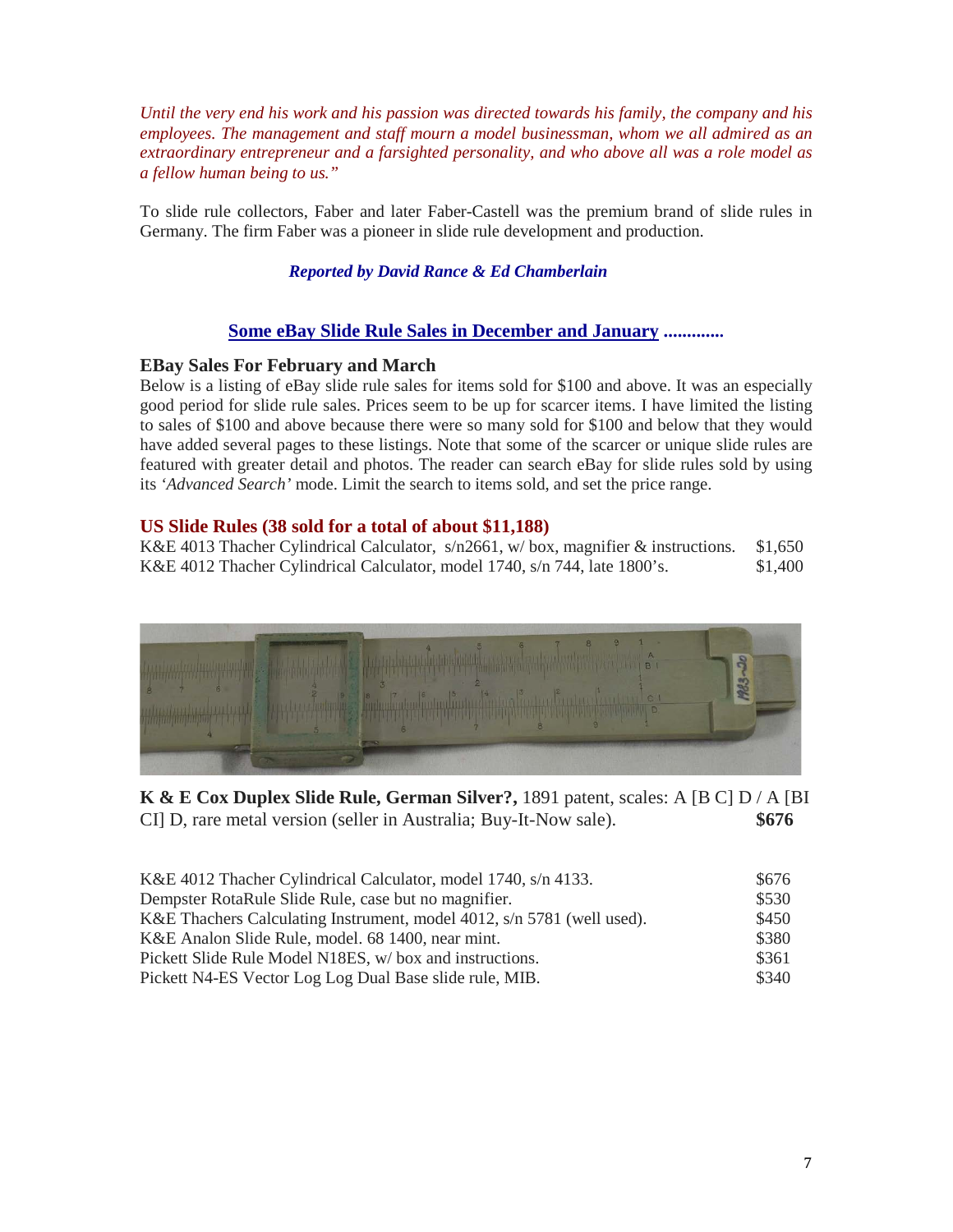

**EGG Nuclear Bomb Effects Computer, Circular Slide Rule.**

 **\$315**

| Gerber Graph Analogue slide rule W/case, key and instruction manual.                      | \$270                    |
|-------------------------------------------------------------------------------------------|--------------------------|
| K&E Analon slide rule, model 68-1400, with leather case.                                  | 2 Sold for \$229 & \$250 |
| Pickett N-525-ES Statistics slide rule, model N525ES, box, case & manual.                 | \$250                    |
| K&E Deci-Lon slide rule, w/box, manual & case.                                            | \$220                    |
| Pickett Circular slide rule, model 110-ES. Two examples sold.                             | \$125 & \$218            |
| Pickett Model 600-ES Dual Base pocket slide rule w/ leather case, etc., MIB.              | \$202                    |
| K&E Chemist's slide rule.                                                                 | \$168                    |
| Pickett N-16ES Electronics slide rule.                                                    | \$165                    |
| Pickett model 109ES circular slide rule.                                                  | \$164                    |
| K&E 4081-5 20" LL duplex slide rule with leather case.                                    | \$160                    |
| Pickett model 111ES circular slide rule.                                                  | \$160                    |
| K&E N4096 Merchant's slide rule and wood box. Early version.                              | \$149                    |
| K&E #68-1200, LL duplex, 20" slide rule.                                                  | \$147                    |
| Pickett N3P-ES slide rule, Power Log Exponential Log Log Dual Base.                       | \$134                    |
| Pickett N-16-ES Electronic Log Log Dual Base slide rule. 2 examples sold at \$125 & \$130 |                          |
| Pickett 535-ES slide rule, MIB.                                                           | \$125                    |
| Pickett Model #4 Deci Log Log slide rule with vector scales.                              | \$124                    |
| K&E Deci-Lon slide rule, w/box, manual & case.                                            | \$122                    |
| Pickett 600-ES Union Carbide slide rule, $w/case$ , instructions & box.                   | \$120                    |
| Pickett N-16-ES Electronic Log Log Dual Base slide rule.                                  | 2 sold for \$102 & \$119 |
| K & E $68-1130$ Pocket LL slide rule + instruction manual.                                | 2 sold for \$113 & \$115 |
| K&E Chemist's slide rule, model #4160.                                                    | \$114                    |
| K&E Polyphase slide rule, model #4053-5, 20" slide rule.                                  | \$110                    |
| K&E Merchants slide rule, Model #68-1749, in hinged hard case.                            | \$105                    |

# **European Slide Rules (42 sold for total of \$12,589)**

| D&P MHR1 Cylindrical Position Line slide rule for U-Boat navigation, wood box.     | \$1,250 |
|------------------------------------------------------------------------------------|---------|
| Bradburn & Sons, Routledge engineers slide rule, 2-Fold Boxwood, Brass slide.      | \$703   |
| Tavernier-Gravet Slide Rule, 50-cm boxwood with metal cursor and wood box.         | \$703   |
| Savigny & Co. Gauging slide rule, two-side / two-side, 2.5" boxwood.               | \$668   |
| J. Stutchbury Fecit, London, four-side gauging slide rule, 18" boxwood.            | \$500   |
| Stanley Fuller Spiral Slide Rule; s/n 11,332, date: 1954, with wood box, Bakelite. | \$420   |
| Stanley Fuller Spiral Slide Rule; s/n 2,809, date: 1910, with wood box.            | \$420   |
| Halden Calculex Pocket Calculator with case, & store box, near MIB.                | \$395   |
| E. Roberts Cove Ct. London, Gaugers Rule, 9-in, boxwood, 4-slides, early 1749-84.  | \$381   |
| A.W. Faber System Schumacher, Model 366 slide rule, digit registering indicator.   | \$351   |
| Dring and Fage Proof slide rule, 12", boxwood, 4-slides.                           | \$314   |
| Halden Calculex Pocket Calculator with aluminum case.                              | \$297   |
| E. Roberts Cove Ct. London, gaugers rule, 9-in, boxwood, 4-slides.                 | \$277   |
|                                                                                    |         |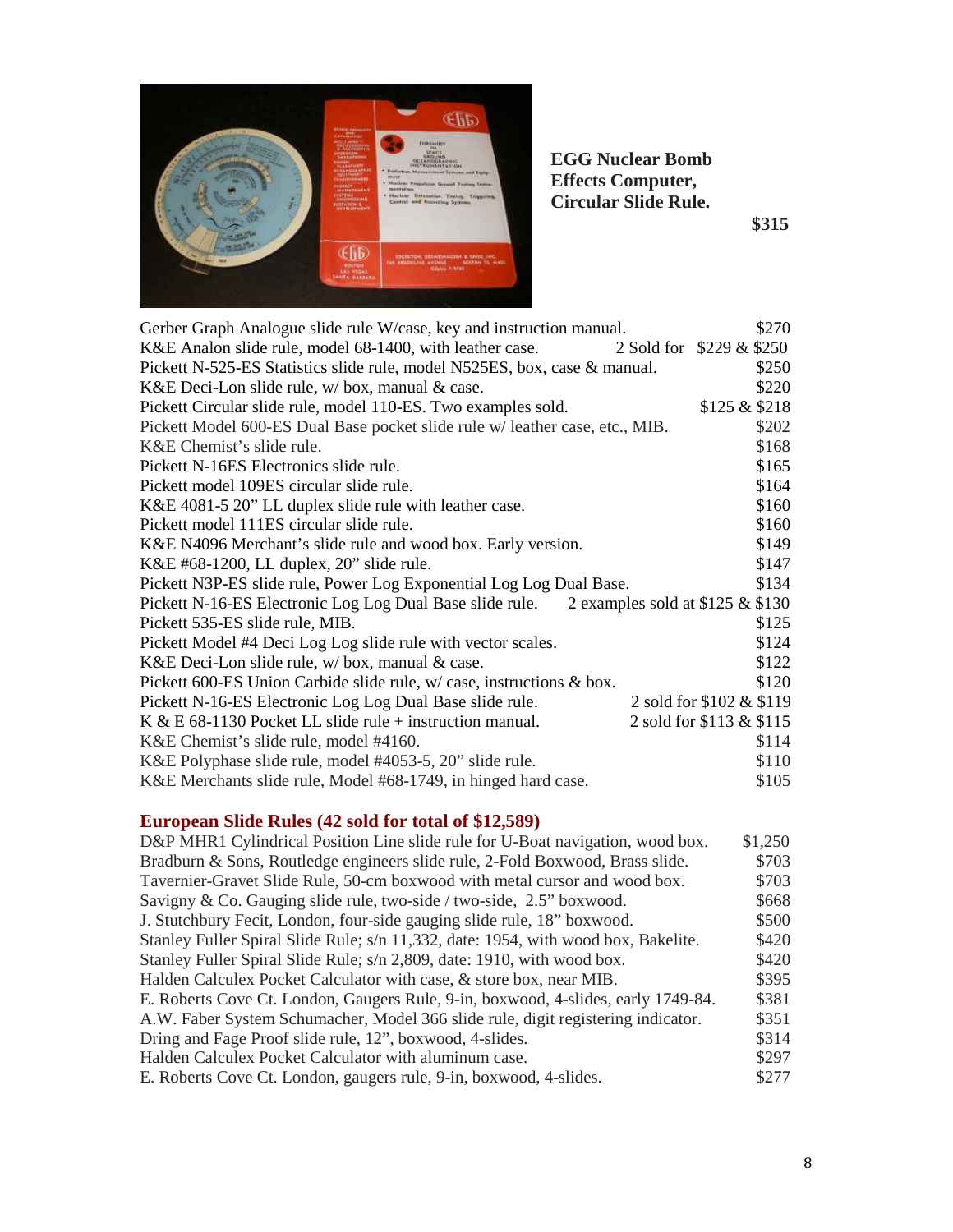

**Dennert & Pape Slide Rule, 25 cm, mahogany, Brass '***Chisel Cursor'***. \$253**



# **Barr & Stroud Inclinometer, Survey & Artillery Type S.L.2 No 58, Slide Rule**

Most interesting cylindrical slide rule with special scale set for determining slope angle to a distant site. Made of copper, brass, aluminum and oak. Note that this instrument has a wood handle like a Fuller Calculator, but instead of spiral scales, it has 3 separate ring scales and one pointer scale. **\$234** 

 **DOES ANY READER KNOW DETAILS OF HOW THIS DEVICE IS USED?**



**Stanley, Froude's Ship Displacement Slide Rule, 24" Boxwood with Chisel Cursor.** Has scales for Hull Displacement, Weight & Length, Horse Power & Speed. See UK Slide Rule Gazette, Issue 3, for more details. **Two sold for \$195 & \$225**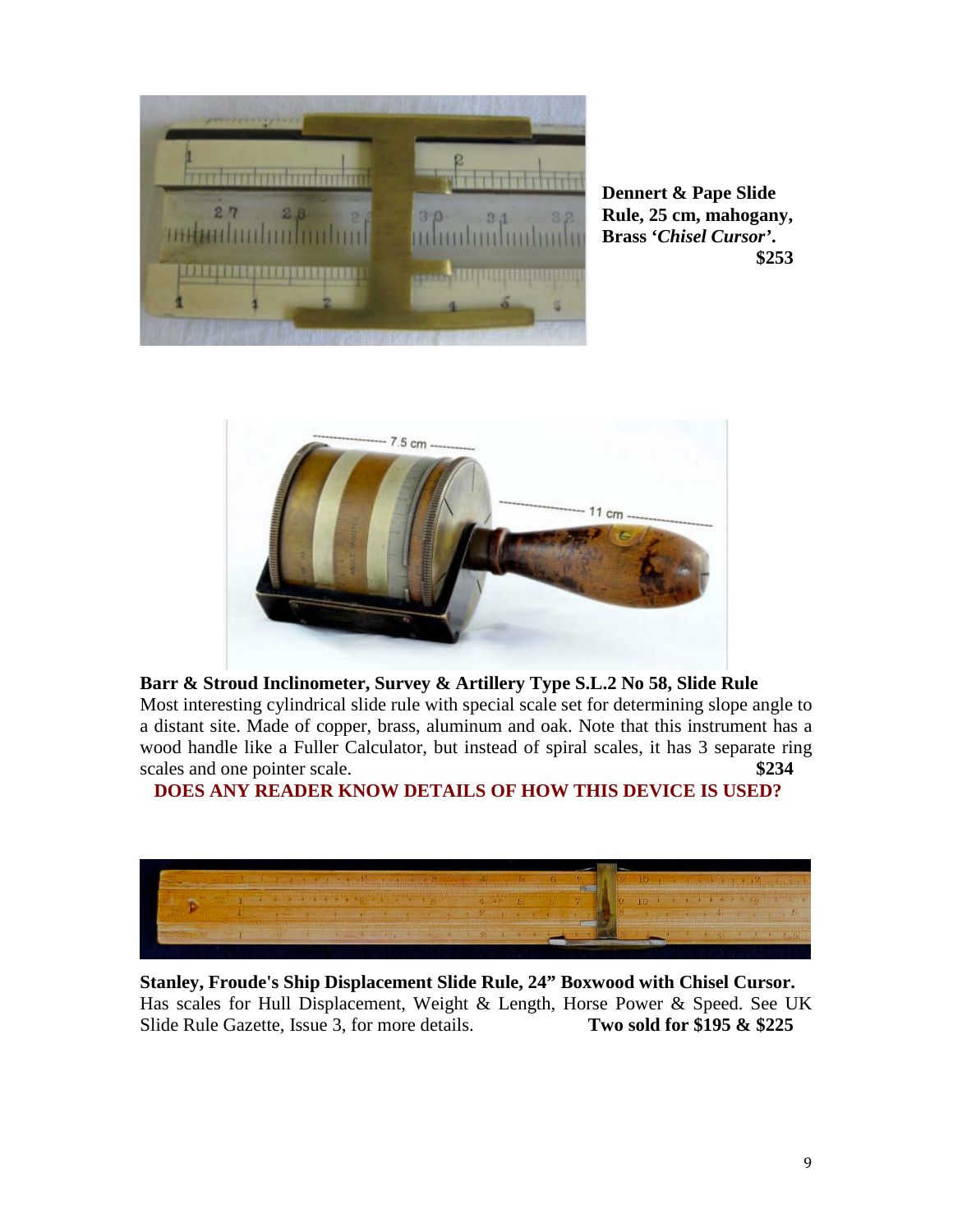

# **Thornton PIC No.120 Slide Rule w/Magnifier & Case. \$225**



**Kern AARAU Surveyor's Slide Rule, 25-cm Metal Body & Metal Chisel Cursor.** With Sin\*Cos, TG, E\*R Scales on Body and Angle Scale on Cursor, Swiss Made. **\$208**

| 24" Gunter scale made of boxwood, no maker's name.                           |                          | \$224 |
|------------------------------------------------------------------------------|--------------------------|-------|
| FC No. 8/10 Circular slide rule. Two examples.                               | $$186 \& $194$           |       |
| Grapholex 692b pocket Neperlog slide rule.                                   |                          | \$187 |
| Robinson Calculator, a circular slide rule for transmission line impedances. |                          | \$183 |
| Supremathic Financial, Type 2 French circular slide rule.                    |                          | \$170 |
| Mark 11 Pilot Balloon slide rule.                                            |                          | \$164 |
| FC 62/83N slide rule.                                                        |                          | \$152 |
| FC 2/83N slide rule.                                                         |                          | \$150 |
| Farmer'a #182 Spirit Rule; boxwood, 58-cm body & 64-cm slide.                |                          | \$149 |
| ALRO #200R circular slide rule in metal case.                                |                          | \$149 |
| Loftus Gaugers & Ullage slide rule, 24" boxwood.                             |                          | \$149 |
| Dring & Fage Proof rule, 10" boxwood with bone slide.                        |                          | \$145 |
| $FC 2/82$ slide rule.                                                        |                          | \$133 |
| FC 2/82N slide rule.                                                         | 2 sold at \$130 & \$133  |       |
| Dring & Fage Excise slide rule, 2-slide, 2-side, boxwood.                    |                          | \$130 |
| Faber-Castell 310/80 Mentor Projektions-Rechenstab 52/80 slide rule.         |                          | \$130 |
| Otis King Pocket Calculator, Cylindrical slide rule.                         |                          | \$129 |
| FC 2/82N slide rule.                                                         |                          | \$128 |
| Farmer's Spirit Rule; boxwood w/cursor.                                      |                          | \$126 |
| J. A. Nichols & Co, Obs. Of Fire slide rule, all metal.                      |                          | \$126 |
| Halden Calculex pocket calculator with leather case.                         |                          | \$122 |
| Reeves Gaugers & Ullage slide rule, 12" Boxwood, 2-slides & 2-sides.         |                          | \$118 |
| Fowlers Long Scale Calculator in leather pouch.                              |                          | \$114 |
| Faber-Castell 4/98 Elektro slide rule, 20" scale, hard case.                 |                          | \$114 |
| Faber-Castell "4/38 Tachymeter slide rule, 20" scale, hard case.             |                          | \$114 |
| Nestler #37a Electro Slide Rule, 20" scale & hard case.                      |                          | \$114 |
| Aristo #939 Stahlbeton Slide Rule for reinforced concrete.                   |                          | \$113 |
| Aston & Mander, Obs. Of Fire slide rule, all metal.                          | 2 sold for \$104 & \$112 |       |
| Faber Castell 2/83N slide rule, instructions & clamshell case.               |                          | \$110 |
| Load Adjuster Slide Rule for USSR Boeing Tu-4 B-29 Superfortress Tupolev.    |                          | \$104 |
| J. H. Steward Motor Transport (MT) slide rule, in khaki case w/ pencils.     |                          | \$102 |
| ALRO System 200R circular slide rule in metal clamshell case                 |                          | \$100 |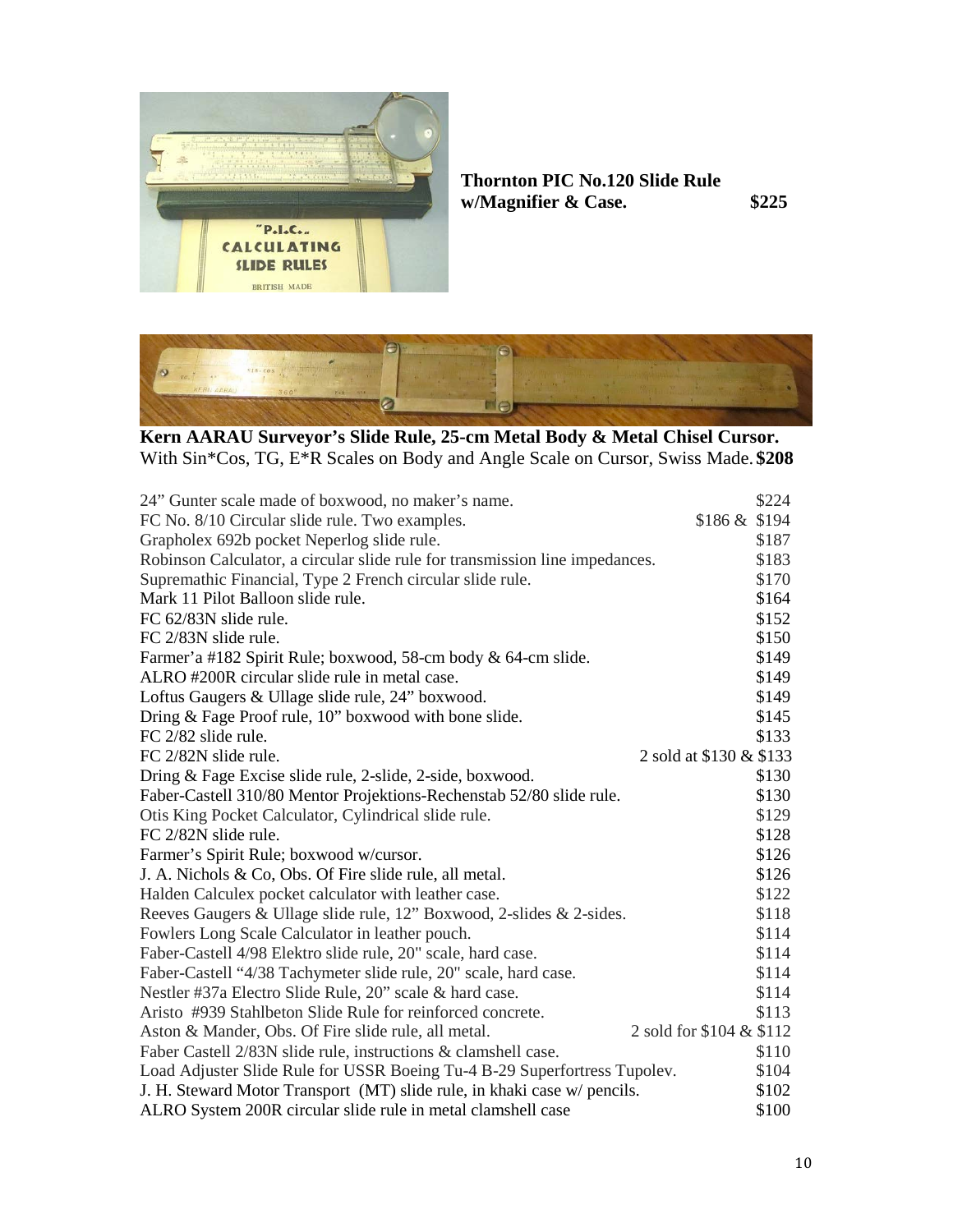

**French Prototype, Handmade Slide Rule.** Has pairs of scales with 2, 3 and 6 segments. Scales can be used for Square Root & Square, Cubic Root and Cube  $\&$  for 6<sup>th</sup> Root and 6<sup>th</sup> power calculations. Paired scale sets can also be used for long scale calculations. The six section pair of scales (labeled 0 to 5 on bottom half of the slide and on the lower stator) is over 1-meter-long when the segments are stacked end to end. It can resolve results to about 4 digits. The operation is similar to that of the *'Anderson Improved Slide Rule'*. This example sold on French eBay. \$100

### **Asian Slide Rules (8 sold for total of \$1535)**

| Hemmi #275 Electrical Hyperbolic duplex slide rule, 20".                       | \$308 |
|--------------------------------------------------------------------------------|-------|
| Hemmi No.269 Civil Engineering duplex slide rule. (3 examples sold).           | \$290 |
| Hemmi Electrical Engineering duplex slide rule, model #153.                    | \$250 |
| Chinese Flying Fish #1003 duplex slide rule with hyperbolic scales.            | \$166 |
| Flying Fish #1002 duplex slide rule w/haversine scales $+$ , MIB.              | \$150 |
| Hemmi #64T slide rule.                                                         | \$135 |
| Hemmi #257 Chemical Engineering slide rule.                                    | \$120 |
| Chinese Flying Fish No. 1004 Log Log Duplex slide rule with hyperbolic scales. | \$116 |

*Reported by Ed Chamberlain*